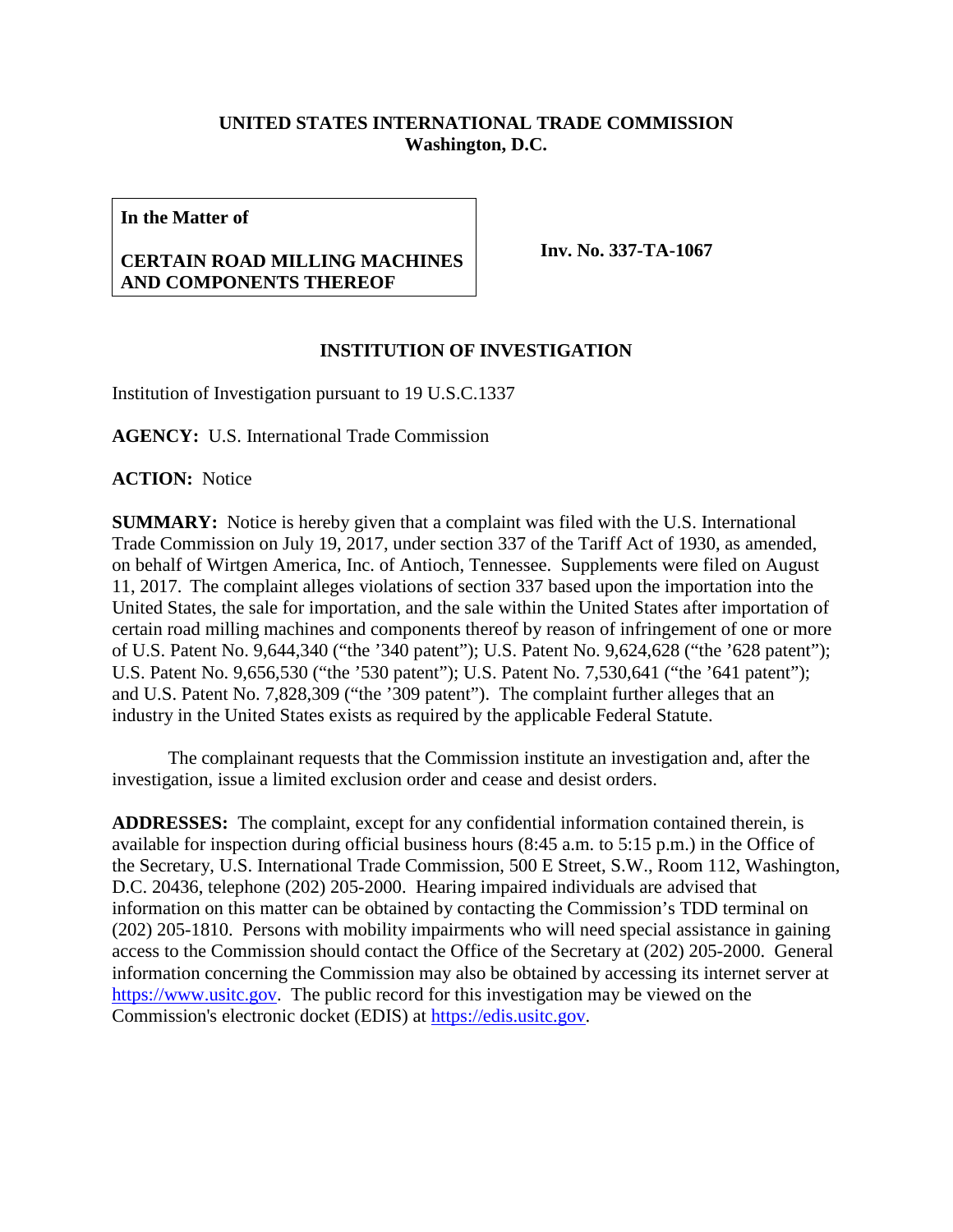**FOR FURTHER INFORMATION CONTACT:** Pathenia M. Proctor, The Office of Unfair Import Investigations, U.S. International Trade Commission, telephone (202) 205-2560.

## **SUPPLEMENTARY INFORMATION:**

**AUTHORITY:** The authority for institution of this investigation is contained in section 337 of the Tariff Act of 1930, as amended, 19 U.S.C. 1337 and in section 210.10 of the Commission's Rules of Practice and Procedure, 19 C.F.R. 210.10 (2017).

**SCOPE OF INVESTIGATION:** Having considered the complaint, the U.S. International Trade Commission, on August 18, 2017, **ORDERED THAT** –

(1) Pursuant to subsection (b) of section 337 of the Tariff Act of 1930, as amended, an investigation be instituted to determine whether there is a violation of subsection  $(a)(1)(B)$  of section 337 in the importation into the United States, the sale for importation, or the sale within the United States after importation of certain road milling machines and components thereof by reason of infringement of one or more of claims 1-5, 7-12, and 14-17 of the '340 patent; claims 1, 2, 5, 6, 9-22, and 27-29 of the '628 patent; claims 1-7, 13-24, and 26 of the '530 patent; claims 1, 2, 4, 6-8, 11, 12, and 15-17 of the '641 patent; and claims 1-3, 5-24, and 26-36 of the '309 patent; and whether an industry in the United States exists as required by subsection (a)(2) of section 337;

(2) For the purpose of the investigation so instituted, the following are hereby named as parties upon which this notice of investigation shall be served:

(a) The complainant is:

Wirtgen America, Inc. 6030 Dana Way Antioch, TN 37013-3116

(b) The respondents are the following entities alleged to be in violation of section 337, and are the parties upon which the complaint is to be served:

> Caterpillar Bitelli SpA Via IV Novembre, 2 40061 Minerbio BO, Italy

Caterpillar Prodotti Stradali S.r.L. Via IV Novembre, 2 40061 Minerbio BO, Italy